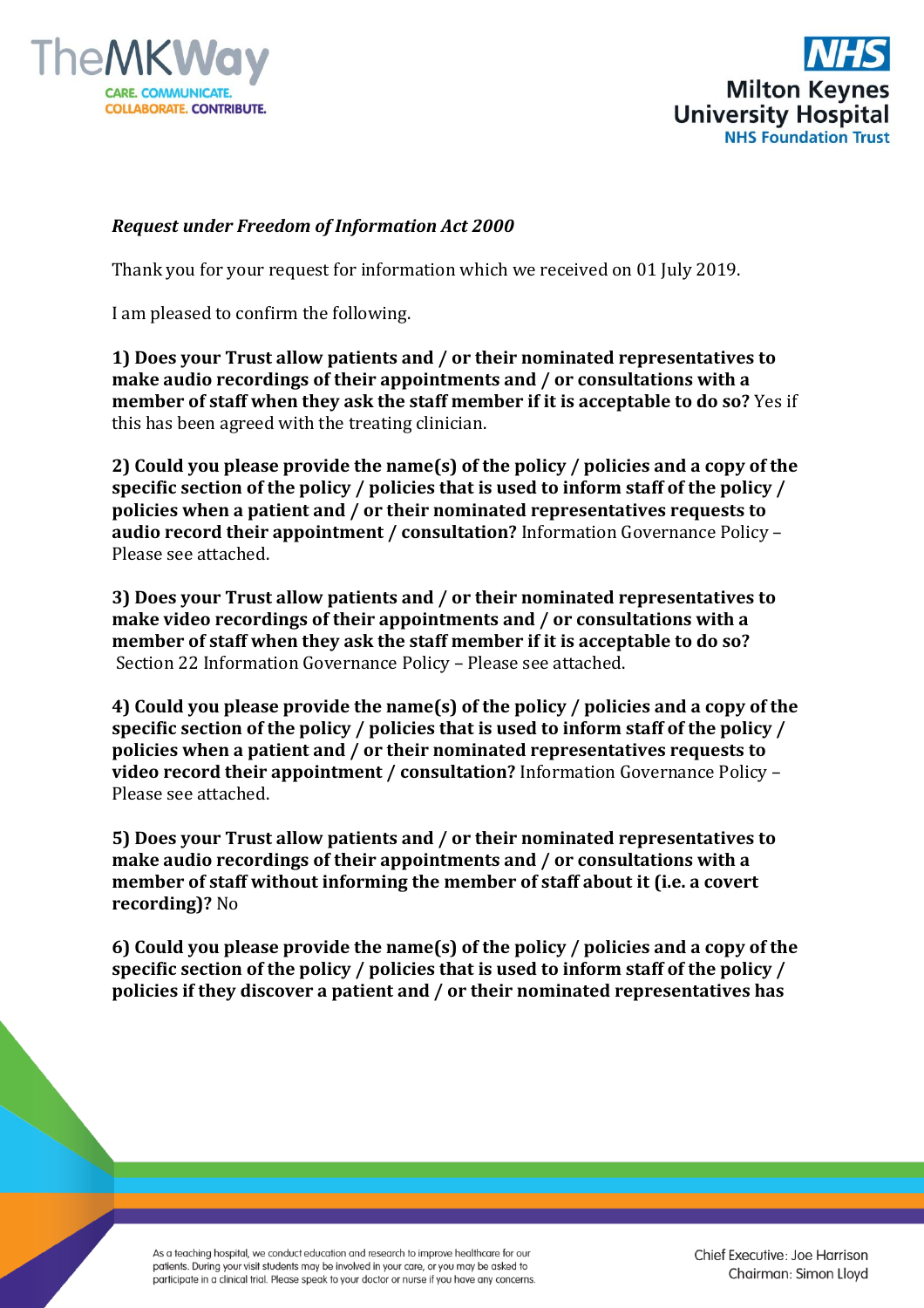



**audio recorded their appointment / consultation covertly?** N/A

**7) Does your Trust allow patients and / or their nominated representatives to make video recordings of their appointments and / or consultations with a member of staff without informing the member of staff about it (i.e. a covert recording)?** No

**8) Could you please provide the name(s) of the policy / policies and a copy of the specific section of the policy / policies that is used to inform staff of the policy / policies if they discover a patient and / or their nominated representatives has video recorded their appointment / consultation covertly?** Section 22 on the Information Governance Policy – please see attached.

**9) Should your Trust's policies not allow patients and / or their nominated to make audio and / or video recordings (having informed the member of staff and / or covertly) of their appointments and / or consultations could you please provide a copy of your Trust's policies regarding what procedures should be followed by both members of the Trust's staff and the patient and / or their nominated representatives where there may be a specific need for the patient and / or their nominated representatives to audio and / or video record their appointments and / or consultations (e.g. medical issues such as dementia, the patient having nobody available to act as an advocate for them or any other need identified by the patient and / or their nominated representatives)?**  Section 22 Information Governance Policy – Please see attached.

**10) Could you please provide a copy of the impact assessment undertaken of the policy / policies cited in response to question 9?** N/A

**11) Should your Trust's policies not allow patients and / or their nominated representatives to make audio and / or video recordings (having informed the member of staff and / or covertly) of their appointments and / or consultations could you please provide a copy of the information that staff can give to the patient and / or their nominated representatives explaining why it is not allowed?** N/A

**12) Should your Trust's policies state that it is for the staff member to decide whether they are prepared to allow appointments and / or consultations to be audio and / or video recorded by the patient and / or their nominated representatives could you please provide the name(s) of the policy / policies and** 

As a teaching hospital, we conduct education and research to improve healthcare for our patients. During your visit students may be involved in your care, or you may be asked to participate in a clinical trial. Please speak to your doctor or nurse if you have any concerns.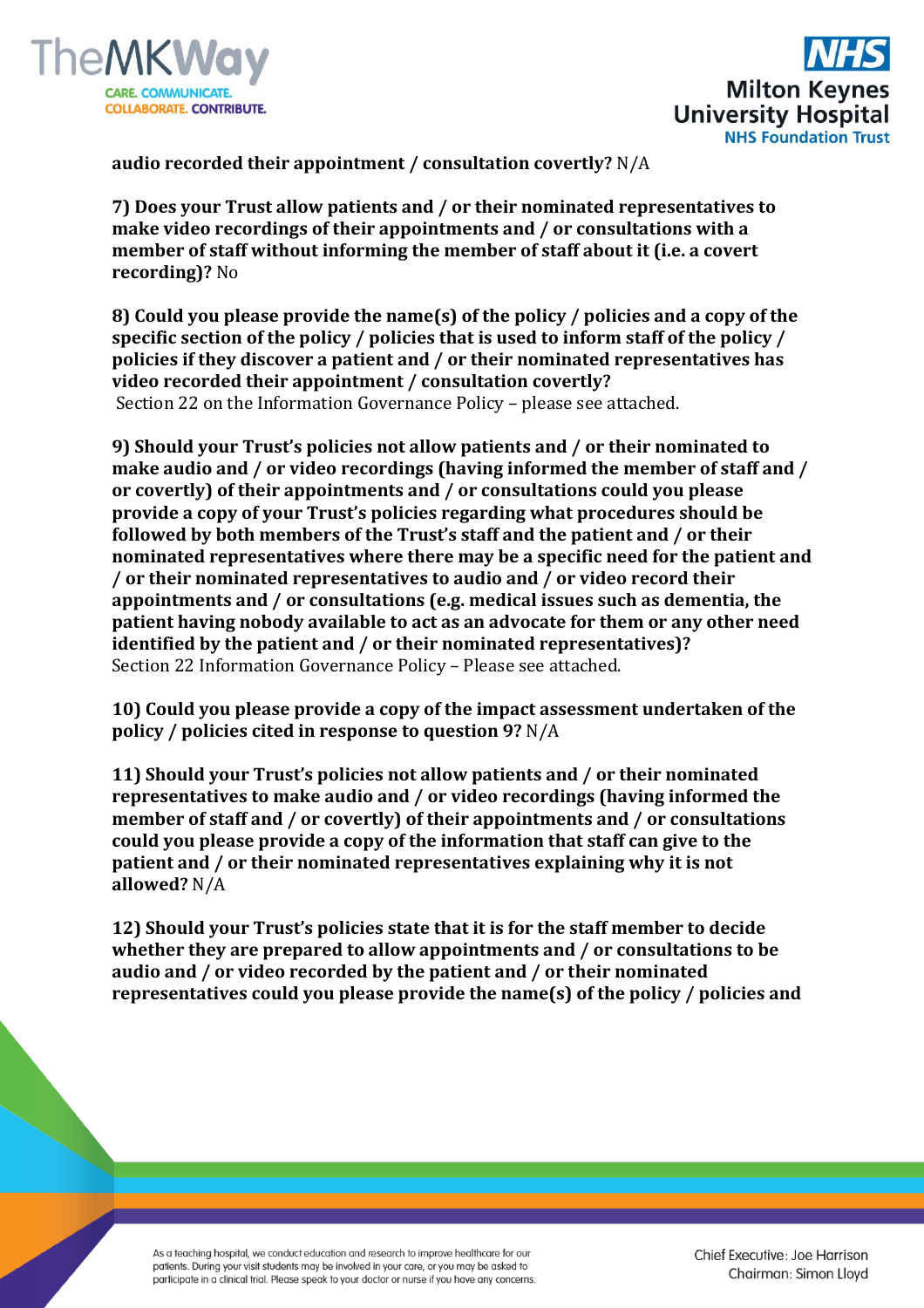



**a copy of the specific section of the policy / policies that states what procedures should be followed by both members of the Trust's staff and the patient and / or their nominated representatives when the member of staff states they are not prepared to be audio and / or video recorded but the patient and / or their nominated representatives are insistent on doing so?** Section 22 Information Governance Policy - Please see attached.

**13) Should your Trust have no policy regarding the situations as detailed in questions 1, 3, 5, 7, 9 or 12 could you please detail what procedures should be followed by both members of the Trust's staff and the patient and / or their nominated representatives should any of the situations detailed occur?** I Information Governance Policy available – Please see attached.

You are advised that this information is provided in accordance with the Freedom of Information Act 2000 and is for your personal use. Any re-use of this information will be subject to copyright and the Re-Use of Public Sector Information Regulations (1st July 05) and authorisation from Milton Keynes Hospital NHS Foundation Trust will be required. In the event of any re-use, the information must be reproduced accurately and not used in a misleading manner.

If you are unhappy with the information received in response to this request, please address your complaint to the Patient Affairs Office at Milton Keynes Hospital NHS Foundation Trust, Standing Way, Eaglestone, Milton Keynes MK6 5LD If, after exhausting our internal process, you are still unhappy with the information received, you may write to the Information Commissioner's Office, Wycliffe House, Water Lane, Wilmslow, Cheshire SK9 5AF.

If you need any further assistance, please do not hesitate to contact us at the address above.

Yours sincerely,

Freedom Of Information Co-Ordinator For and on behalf of Milton Keynes Hospital NHS Foundation Trust

> Any re-use of this information will be subject to the 'Re-use of Public Sector Information Regulations' and best practice.

As a teaching hospital, we conduct education and research to improve healthcare for our patients. During your visit students may be involved in your care, or you may be asked to participate in a clinical trial. Please speak to your doctor or nurse if you have any concerns. Chief Executive: Joe Harrison Chairman: Simon Lloyd